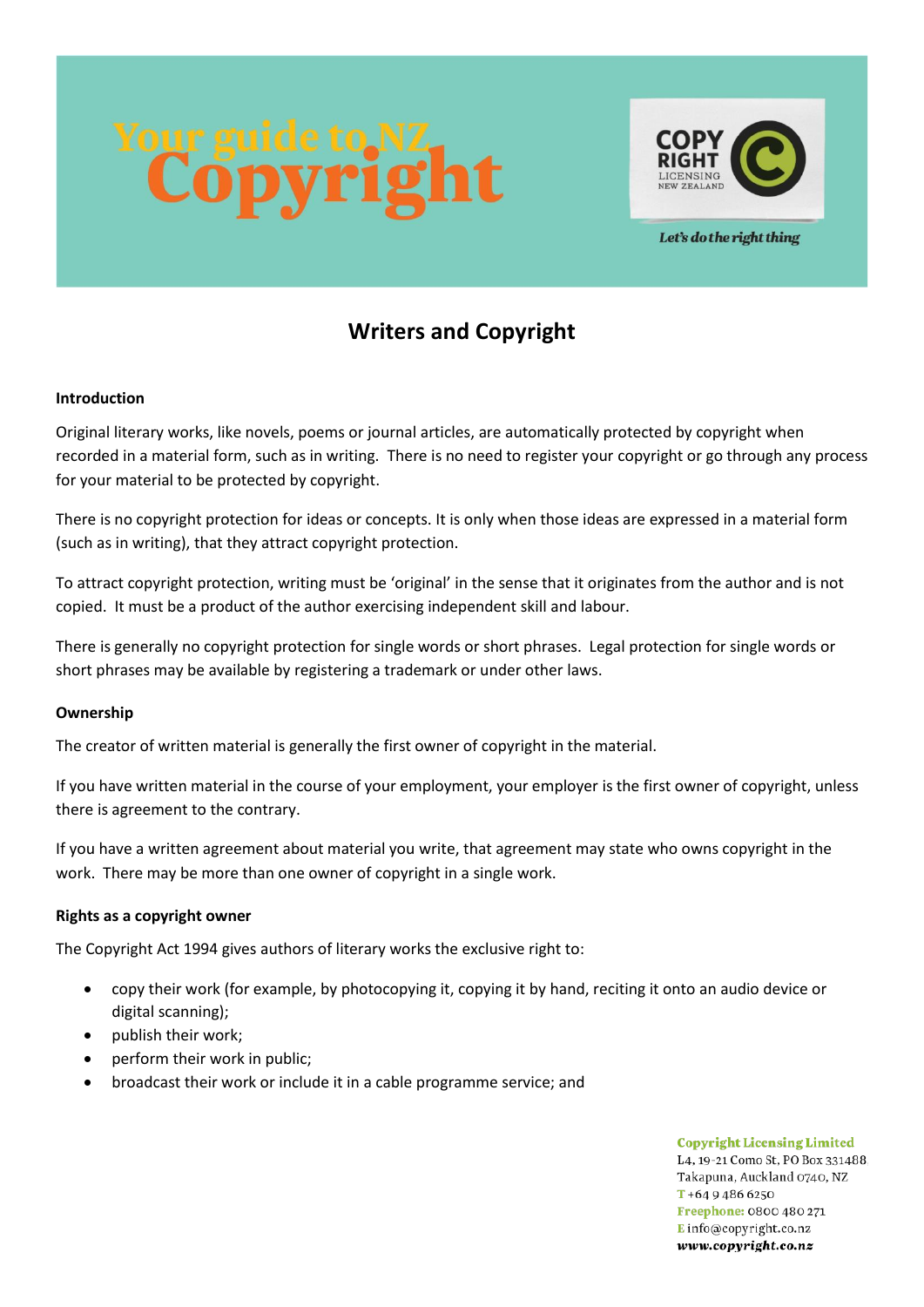• make an adaptation of their work (for example by making a translation, a dramatised version or pictorial version), or do any of the above activities in relation to an adaptation.

Additionally, the copyright owner can authorise another person to do any of the above activities.

#### **Publishers' copyright**

There is a separate copyright in the typographical arrangement of a published edition of a written work. This copyright protects the layout of the work on the page and is commonly referred to as the "publisher's copyright". It exists independently from copyright in the written work.

# **How long does copyright last?**

In New Zealand, copyright in written material lasts for the life of the author plus fifty years from the end of the year in which the author dies. For a work of joint authorship, copyright lasts until fifty years after the end of the year in which the last joint author dies.

Publisher's copyright (referred to above) in written material lasts for 25 years from the end of the year of publication.

The period of copyright protection is longer in Australia, Europe and the United States − generally 70 years from the end of the year in which the author dies.

# **Dealing with rights in copyright works**

As copyright owner, you can assign or licence your copyright to another person. If you assign copyright in a work, you are selling or transferring it to someone else and that other person becomes the owner of the copyright. An assignment of copyright must be in writing and signed by the person assigning copyright.

Licensing means that you remain the owner of copyright but permit someone else to deal with it, for example, allowing a publisher to publish a book or allowing a script writer to adapt a novel for the screen. You can limit the rights granted (for example, by type of use, by period of time, or by territory), and impose conditions (for example, that a person cannot use the work until you receive an agreed payment, or that you must receive an acknowledgement of authorship).

Copyright may also be transferred to others on death of the copyright owner.

#### **When is copyright infringed?**

Copyright is infringed when another person does something, without permission, in relation to a work in a way that is reserved to the copyright owner..

Infringement may occur in relation to a whole work or a substantial part of the work. "Substantial" refers to an important or distinctive part of the work. Generally, infringement turns on the quality of what is taken, rather than the quantity. For instance, for infringement it may be sufficient that only a small part of a poem, story or article is copied.

There are special circumstances in the Act where a person may copy your work without your permission. These are:

- for criticism, review and news reporting;
- for research or private study;
- for educational purposes; and
- for public administration purposes.